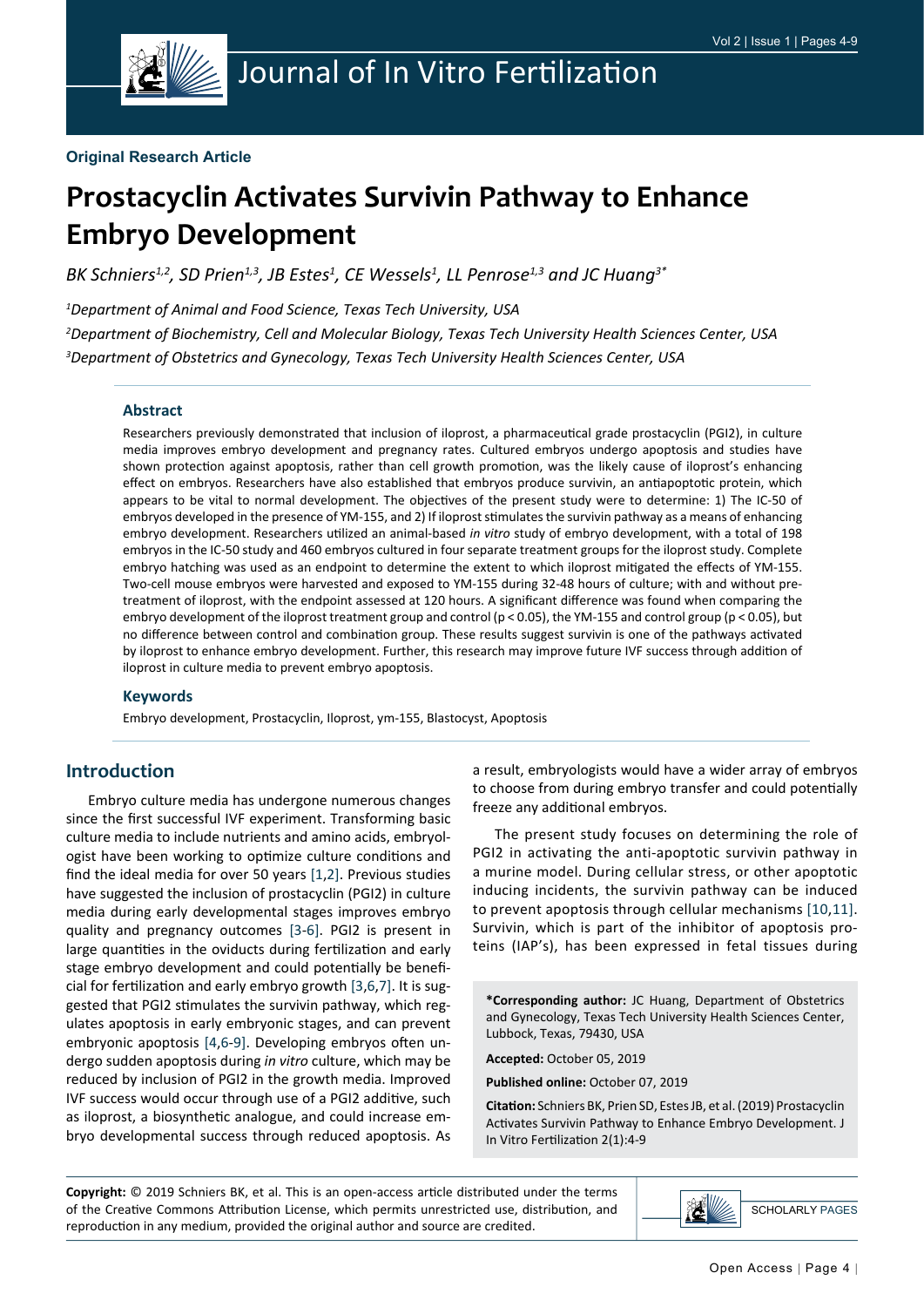development and shown to control growth and prevent embryo apoptosis [\[12\]](#page-5-6). Survivin is a multifaceted protein that is typically expressed during the G2 and M phases of the cell cycle and helps ensure that cells do not undergo apoptosis during a vulnerable stage of replication [\[11\]](#page-5-5). The objective of this study focuses on the relationship between PGI2 and the survivin pathway.

## **Materials and Methods**

#### **Experimental design**

All experiments were performed under IACUC approval and guidance from Texas Tech University. Prior to testing the efficacy of iloprost in inducing an anti-apoptotic response in cultured embryos, the IC-50 of YM-155 was determined through logarithmic testing in cultured embryos. YM-155 is a commercially available, apoptosis-inducing drug, that acts by specifically inhibiting survivin's antiapoptotic method of action (Selleck Chem; Houston, TX). Mice were stimulated according to a prior protocol [[5](#page-5-7)]. Cultured embryos were randomized and placed in separate treatment groups with four different concentrations of YM-155: 3.3 nM, 1.0 nM, 0.33 nM, 0.10 nM. After the IC-50 of YM155 was established, experimentation followed with the inclusion of iloprost to determine its role in embryo survival. Mouse embryos were randomly assigned to one of four treatments: 1) Iloprost treatment 2) YM-155 treatment 3) Treatment combining both iloprost and YM-155, and 4) A control - cultured under standard conditions with no additional agents.

## **Culture media condition preparations**

**Harvest media preparations:** Ham's F-10 media was supplemented with human albumin at the rate of 5 mg/mL and L-glutamine at a rate of 1.0 mM for use during harvest. Four 50 mm petri dishes were prepared with 2 mL of Modified Ham's F-10 media. Similarly, two organ culture dishes (Falcon 3037; Becton Dickinson; St. Louis, Mo) were prepared with 1mL of Modified Ham's F-10 media with an additional 2-3 mL of saline added to the outer well to maintain humidity during culture. Prepared organ culture dishes were placed into the incubator under standard culture conditions (37 °C, 99% humidity, with 6% CO<sub>2</sub>) for 1-24 hours to equilibrate.

**Embryo development in YM-155:** Organ culture dishes were prepared for pre-treatment culture with 600 µl Global Media (Life Global; Guilford, CT) supplemented with 10% synthetic serum substitute (SSS) under an overlay of 600 µl mineral oil and, as with the collection dishes, 2-3 mL of saline was

placed into the outer well. The control treatment group was prepared identical to pre-treatment dish, while four separate organ culture dishes were prepared in a similar manner with varying concentrations of YM-155 (Selleck Chem; Houston, TX): 0.1 nM, 0.33 nM, 1.0 nM, or 3.33 nM added to the Global Media supplemented with 10% SSS. For post-treatment culture, four additional organ dishes were prepared as previously described for pre-treatment.

**Embryo culture with iloprost:** Organ culture dishes were prepared for pre-treatment and control treatment as previously described in preparation for YM-155 treatment. Iloprost (Cayman Chemical; Ann Arbour, MI), and YM-155 underwent standard serial dilutions to achieve a final dilution of 1.0 mM iloprost and 0.145 nM YM-155. The organ culture dish for iloprost treatment was prepared with 1.0 mM iloprost added to Global Media with 10% SSS. The Combination treatment dish was prepared in the same manner as the iloprost treatment dish, with the addition of 0.145 nM YM-155 at 33 hrs post-harvest. The organ culture dish for the YM-155 treatment group was prepared in the same manner as the control dish with the addition of 0.145 nm YM-155. For post-treatment culture, organ dishes were prepared as previously described.

#### **Mice preparations and harvest**

Six- to ten-week-old female mice from Charles Rivers (strain CB6F1; Houston, TX) were allowed to acclimate upon arrival, before experimentation. Mice were super ovulated with a subcutaneous injection of pregnant mare serum gonadotropin (PMSG; 5.0 IU IP; Sigma; St. Louis, MO) and injected with human chorionic gonadotropin (hCG; 5.0 IU IP; Sigma; St. Louis, MO) 24 hrs later. After injections were administered, mice were mated, (singularly or in pairs) with a male mouse of proven fertility and were harvested at 42 hrs in an attempt to collect 2-cell embryos.

Embryos were collected at the 2-cell stage from mice using micro-dissection of the oviduct and placed into pre-treatment media. Embryos were then randomly assigned to treatment.

## **Embryo development and observation**

Embryos were allowed to develop in the pre-treatment dishes for 32-33 hrs post-harvest. Embryos undergoing the IC-50 experiment with varying concentrations of YM-155 were transferred into respective treatments at 33 hrs. In the iloprost experiment, embryos were transferred to their

<span id="page-1-0"></span>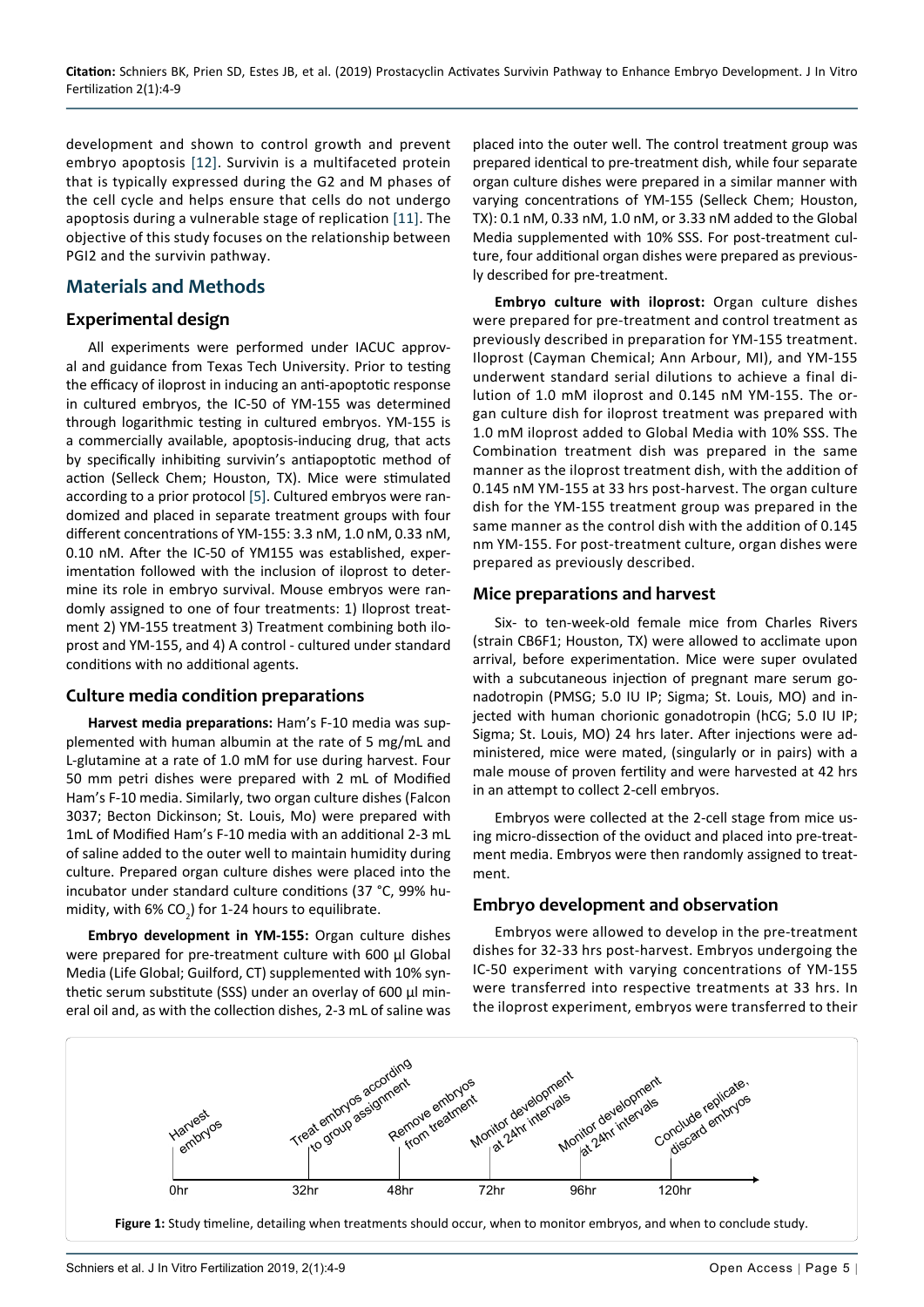respective treatment dishes at 32 hrs. At the 33 hr mark, the dilute 0.145 nM YM-155 was added to the combination treatment group as previously described. Embryos in both experiments developed under treatment conditions for an additional 16 hrs. After 16 hrs in treatment (48 hrs post-harvest), embryos were transferred into their respective post-treatment dishes. Embryos were allowed to develop for 120 hrs. A timeline of the experiment is exhibited in [Figure 1](#page-1-0).

Embryos in both experiments were evaluated at 24 hr intervals using standard markers for viability used in the ART laboratory. Fragmentation, gross abnormalities in morphological appearance, and excess debris within the zona pellucida were used as markers to determine embryo viability and eliminate embryos from consideration in the study. The study's guidelines to study embryo development would have been compromised by allowing embryos or oocytes that were pre-determined to be unfertilized, stagnant, or dead to be included in the treatment groups.

Hatching was used as an indicator for viability, as a hatched embryo indicates implantation potential and cannot resume *in vitro* development post hatching. Embryos that ceased development prior to hatching from the zona pellucida were deemed non-viable and to have undergone apoptosis. Embryos that were deemed unhealthy after pre-treatment, and therefore unlikely to progress to the blastocyst stage under normal development, were removed from the study before starting the treatment incubation period.

## **Statistical analyses**

All data were analyzed by Statistical Package for the So-

cial Sciences (SPSS ver. 12, Chicago, IL). Chi-squared analysis was used to determine differences in the experimental model with a one-tail Fisher's exact test performed to determine statistical significance due to the data being a binomial set. A value of  $p < 0.05$  was used to determine statistical significance.

#### **Results**

#### **YM-155 IC-50 study**

A total of 198 two-cell embryos were recovered and uti-

<span id="page-2-1"></span>

**Figure 2:** Development curve of embryos cultured in YM-155 at differing concentrations. Embryos were cultured in logarithmic dilutions of YM-155 to determine the IC-50. Results demonstrate the number of embryos that failed to hatch from the zona pellucida, indicating that the optimum YM-155 concentration is 0.145 nM.

<span id="page-2-0"></span>

Schniers et al. J In Vitro Fertilization 2019, 2(1):4-9 Channel Control of Control of Control of Control of Control of Control of Control of Control of Control of Control of Control of Control of Control of Control of Cont

difference between treatment groups, *B* demonstrates a statistical significance).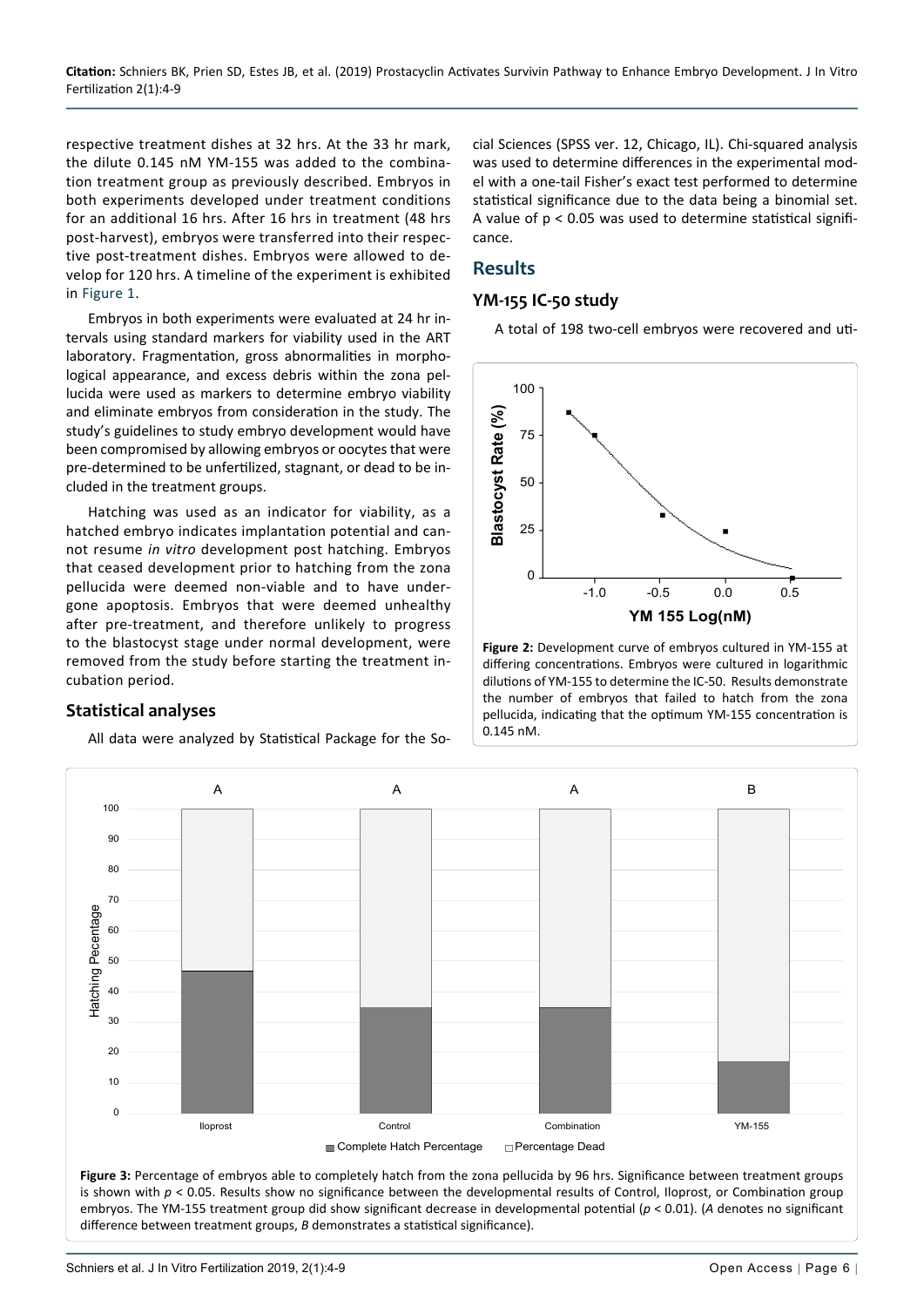lized to determine the IC-50 of YM-155 in embryo development. They were cultured as follows: 1) 46 in the control group, 2) 35 in 3.3 nm YM-155, 3) 41 in 1.0 nm YM-155, 4) 36 in 0.33 nm YM-155 and 5) 40 in 0.1 nm YM-155. Development was assessed at 24 hr intervals as described above, and embryos were monitored for the appearance of apoptosis.

The goal of the study was to determine an IC-50, or concentration of YM-155 that causes 50% of the embryos to undergo apoptosis. At the conclusion of 120 hrs, data were collected and the number of embryos that reached the blastocyst stage in a normal span of time are as follows: 1) 69.57% (32/46) in the control, 2) 0% (0/35) in 3.3 nm YM-155, 3) 24.39% (10/41) in 1.0 nm YM-155, 4) 33.33% (12/36) in 0.33 nm YM-155 and 5) 65.00% (26/40) in 0.1 nm YM-155. It was determined that embryos that reached the blastocyst stage, regardless of hatching from the zona pellucida, had failed to undergo apoptosis and were developing normally ([Figure 2\)](#page-2-1). The hatching rates of the control group were used as the basis of comparison for the hatching rates of the YM-155 treatment groups.

#### **Iloprost study**

A total of 460 two-cell embryos were recovered and used in the iloprost experiments over the course of thirteen independent replicates. They were cultured as follows: 1) 158 in iloprost alone, 2) 71 in YM-155, 3) 69 in the combined treatment and 4) 162 in the control. Once it was determined that embryos had grown at appropriate rates, the data at each time point was compared to determine the efficacy of iloprost inhibiting the apoptotic effects of YM-155. Hatching from the zona pellucida was monitored

within the normal developmental range of 96-120 hrs. As previous preliminary studies have demonstrated significant changes in hatching during this window, data was analyzed at both 96 hr and 120 hr time points. It was determined that embryos which did not hatch completely from the zona pellucida within the 120 hr timeframe would be inadequate and would fail to implant, even if they hatched at a later time-point [\(Figure 3](#page-2-0) and [Figure 4\)](#page-3-0).

At 96 hrs, embryos in the control group demonstrated hatching from the zona pellucida at a rate of 34.56% (56/162), as compared to 16.90% (12/71) from the embryos in the YM-155 treatment group (p < 0.05). The embryos treated with iloprost exhibited the highest rate of hatching from the zona pellucida with 46.84% (74/158). As demonstrated in [Figure 3](#page-2-0) and [Figure 4](#page-3-0), there is a significant difference in the overall number of embryos that hatched from the zona pellucida at the 96 hr mark, as compared to the 120 hr mark (p < 0.001). This would indicate normal embryo growth and development. However, the number of embryos hatching was treatment dependent at each time point (p < 0.001).

At 120 hrs, embryos in the control group hatched from the zona pellucida at a rate of 45.68% (74/162), as compared with 22.54% (16/71) in the YM-155 treatment group (p < 0.05). Embryos treated with iloprost exhibited the highest rate of embryo hatching of all treatment groups with 59.49% (94/158), similar to results previously reported by Huang, et al. (2007). The embryos cultured in the presence of iloprost and then exposed to YM-155 exhibited hatching rates similar to the control ( $p = 0.65$ ) and greater than YM-155 alone.

<span id="page-3-0"></span>

**Figure 4:** Percentage of embryos able to completely hatch from the zona pellucida by 120 hrs. Results show significance between the developmental results of Iloprost and both Control and Combination groups, but no significant difference between Control and Combination group embryos (*p* = 0.51). YM-155 treated embryos showed significant decrease in developmental potential in comparison to all other treatments. (*p* < 0.05). (*A*, *B*, and *C* denote a significant difference from other treatment groups. There is no significant difference among the *B* treatment groups).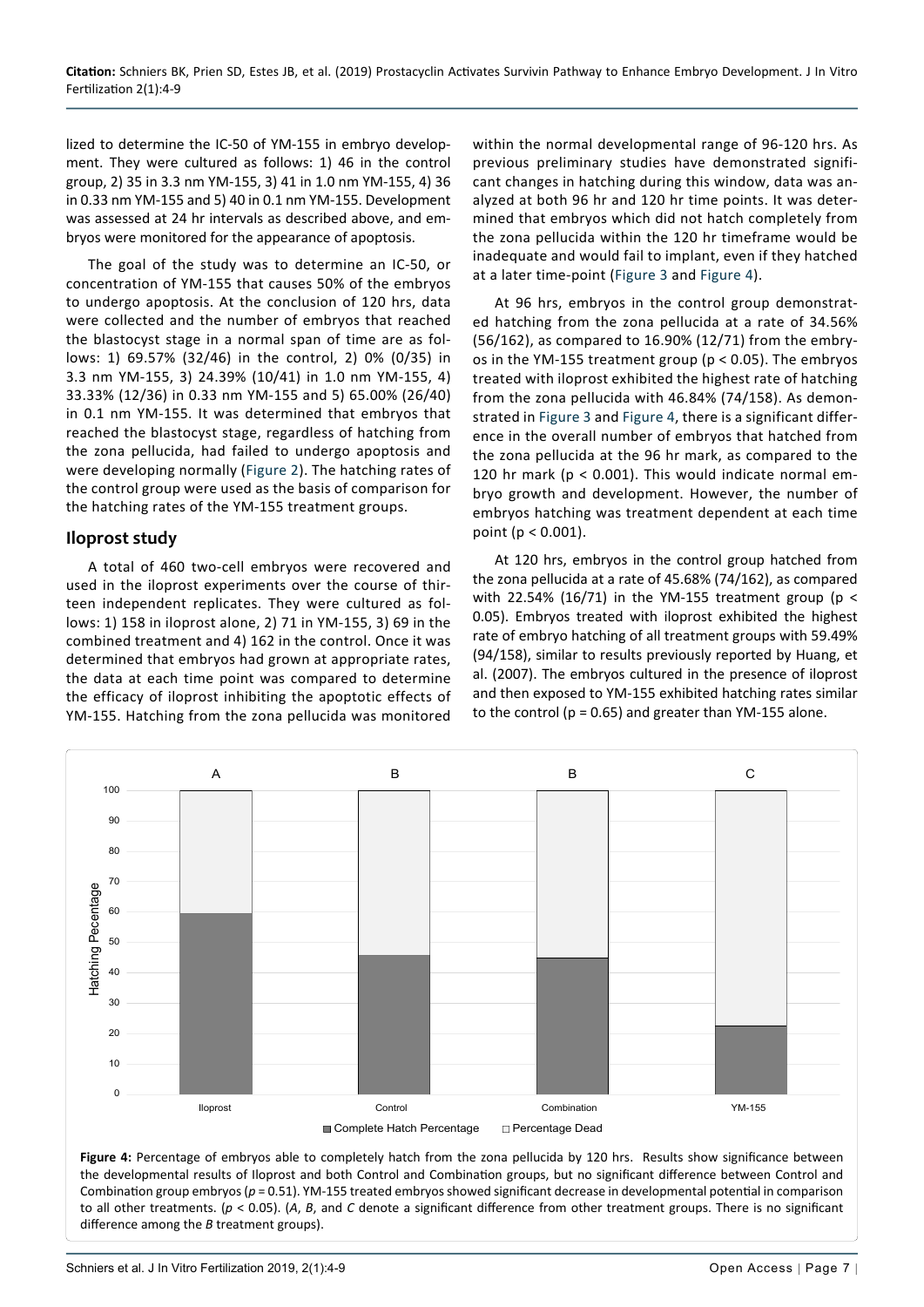By comparing [Figure 3](#page-2-0) and [Figure 4](#page-3-0), it is apparent that all treatments, with the exception of YM-155, had an additional 10% of the embryos hatch over the 24 hr window between 96 and 120 hrs. These results were unable to be corroborated by several studies that terminated data collection at the 96 hr mark [[4,](#page-5-2)[5](#page-5-7),[7,](#page-5-1)[13](#page-5-10)].

## **Discussion**

The results from this study demonstrate that iloprost influences embryo development through improvement of embryo survival in apoptosis-inducing culture conditions. By demonstrating that iloprost rescued embryos and restored survivability, the research substantiates the original hypothesis that iloprost is a beneficial additive for IVF culture environments, likely by supporting the survivin pathway.

As in previous studies, embryos that developed in media conditions with iloprost developed at a significantly higher rate than the control group under standard conditions [[4,](#page-5-2)[7](#page-5-1),[14\]](#page-5-11). As expected, YM-155 caused apoptosis in approximately 50% of the embryos when compared to the development of the control group. The addition of iloprost to YM-155 successfully rescued embryos and allowed them to develop at rates similar to the control group without significant difference in hatching rate. This "rescue" effect, while under duress from the apoptotic agent YM-155, signifies an apparent ability of PGI2 to halt apoptosis and induce a biochemical pathway which allows the continued development of the embryos, supporting the hypothesis iloprost supports the survivin pathway.

YM-155 has been shown to specifically inhibit survivin in mammalian tissues, and while it has been used successfully in some cancer research, it is also successful at inducing apoptosis in blastomeres [[15](#page-5-12)]. By utilizing YM-155 to challenge embryo growth, it specifically targeted the survivin protein and allowed embryo apoptosis. The increased embryo survival observed when using iloprost in conjunction with YM-155, appears to support the theory that PGI2 supports expression of the survivin protein, which then prevents apoptosis. However, there is a possibility that YM-155 could act through a different mode of action to induce apoptosis, which has yet to be defined.

The biochemical pathway of apoptosis is well defined and understood; however, finding different mechanisms of action to stop or reverse the effects of apoptosis are not as well characterized [[15](#page-5-12)[,16\]](#page-5-13). By utilizing a chemical that induces apoptosis in a relatively well-defined manner, it is reasonable to accept the theory that PGI2 does, in fact, halt apoptosis in embryos through the expression of survivin. This helps to bring clarity to the proposed mechanisms that are involved in halting apoptosis and potential benefits of iloprost in embryo culture. By analyzing the results of this study, it can be inferred that the inclusion of a PGI2 analogue in the *in vitro* culture of early-developmental embryos would be beneficial to the overall success rates of IVF and ET protocols. Through the inclusion of iloprost, or a similar PGI2 analogue, embryos will have improved development rates *in vitro* and higher rates of hatching from the zona pellucida to continue development post-transfer [\[17,](#page-5-8)[18](#page-5-9)].

While this study demonstrated correlation between the apoptotic agent YM-155 and iloprost, further testing is required. Even though YM-155 has been proven to stimulate apoptosis by inhibiting the survivin pathway, it is possible a different pathway to induce apoptosis was utilized in these embryos. Further research will be performed to determine the exact interaction between PGI2, survivin, and YM155 in the context of embryo development, while trying to utilize techniques that are minimally invasive and would not halt embryo growth and development.

In conclusion, this research continues to support the inclusion of iloprost in embryo culture media and the concept that iloprost acts by inducing and stabilizing the survivin pathway. It is important to realize that this technique may not be applicable in every IVF protocol but would be useful to improve outcomes of clinical IVF. Data support PGI2 improves embryo *in vitro* development and might benefit most IVF programs through inclusion in culture media. A previous study by Wun, et al. demonstrated the safety of iloprost to human embryo development when added to culture media [[13\]](#page-5-10). However, future studies will be performed to assess the efficacy of iloprost at activating the survivin pathway in a human model and the potential of including iloprost in IVF and ET protocols. Due to the nature of embryo development and the limitations on which laboratory techniques can be utilized without destroying the embryos, further studies will attempt to elucidate a technique to study the biochemical pathway of apoptosis, while maintaining embryo viability.

# **Acknowledgements**

The authors of this study would like to acknowledge the contributions and assistance of undergraduate research assistants Megan Arroyo and Dalton Tidwell. Their assistance through this study was extremely valuable. The authors would like to thank Leslie Alley for her tremendous support in editing and revising this manuscript. The authors would also like to thank the Laura W Bush Institute for Women's Health for partially funding this experiment.

# **Ethical Approval**

All applicable international, national, and/or institutional guidelines for the care and use of animals were followed.

# **Conflict of Interest**

None declared.

## **References**

- <span id="page-4-0"></span>1. [JD Biggers \(2012\) IVF and embryo transfer: Historical origin and](https://www.ncbi.nlm.nih.gov/pubmed/22695311)  [development. Reprod Biomed Online 25: 118-127](https://www.ncbi.nlm.nih.gov/pubmed/22695311)
- <span id="page-4-1"></span>2. [Y Zhao, P Brezina, CC Hsu, et al. \(2011\) In vitro fertilization:](https://www.ncbi.nlm.nih.gov/pubmed/21605628)  [Four decades of reflections and promises. Biochim Biophys Acta](https://www.ncbi.nlm.nih.gov/pubmed/21605628)  [1810: 843-852.](https://www.ncbi.nlm.nih.gov/pubmed/21605628)
- <span id="page-4-2"></span>3. [JC Huang, WS Wun, JS Goldsby, et al. \(2003\) Prostacyclin en](https://www.ncbi.nlm.nih.gov/pubmed/14645174)[hances embryo hatching but not sperm motility. Hum Reprod](https://www.ncbi.nlm.nih.gov/pubmed/14645174)  [18: 2582-2589.](https://www.ncbi.nlm.nih.gov/pubmed/14645174)